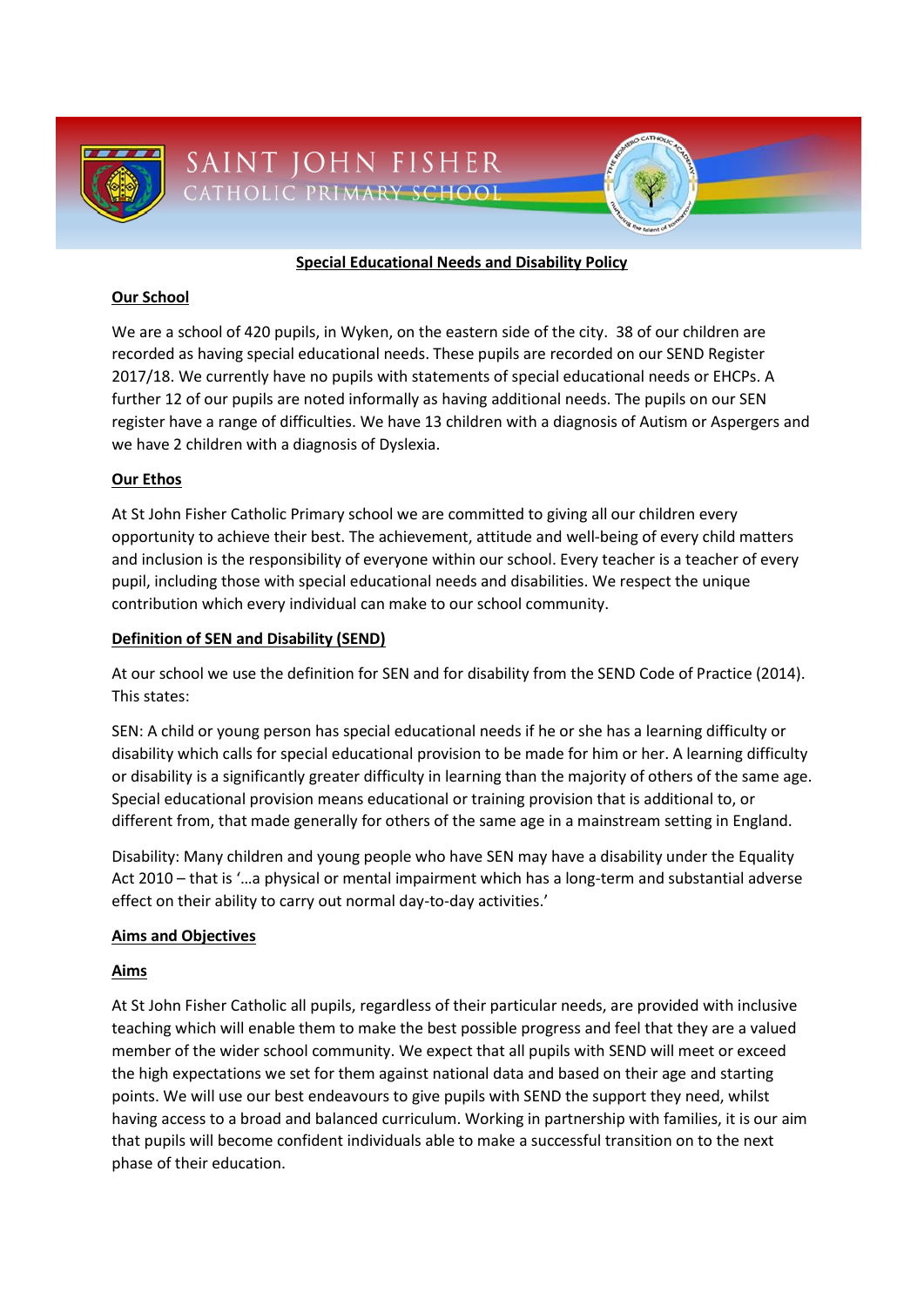### **Objectives**

To ensure a clear process for identifying, assessing, planning, providing and reviewing for SEND pupils with the pupils and their parents/carers at the centre.

To develop effective whole school provision management of support for pupils with special educational needs and disabilities.

To deliver training and support for all staff working with pupils with SEND in order to develop our practice within the guidance set out in the Code of Practice, July 2014.

### **Identification of Needs**

The identification of SEN is embedded in the whole school process of monitoring the progress and development of all pupils. We recognise the benefits of early identification and making effective provision in improving the long-term outcomes for children with SEN. The purpose of identification is to work out what action the school needs to take, not to fit the pupil into a category. It is also important to identify the full range of needs, not simply the primary need of an individual pupil.

The Code of Practice refers to four broad areas of need:

Communication and Interaction-these children have a difficulty in communicating with others. This may be because they have difficulty saying what they want to, understanding what is being said to them or they do not understand or use social rules of communication. For example, children with Autistic Spectrum Disorders (ASD), including Asperger syndrome, are likely to have particular difficulties with social interaction. They may also experience difficulties with language, communication and imagination, which can impact on how they relate to others.

Cognition and Learning-children with learning difficulties learn at a slower pace than their peers, even with appropriate differentiation. Learning difficulties cover a wide range of needs from moderate learning difficulties (MLD) to children with profound and multiple learning difficulties (PMLD). Specific learning difficulties (SpLD), affect one or more specific aspects of learning, such as dyslexia, dyscalculia and dyspraxia.

Social, Emotional and Mental Health-children may experience a wide range of social and emotional difficulties which manifest themselves in many ways. These may include becoming withdrawn or isolated, as well displaying challenging, disruptive or disturbing behaviour. These behaviours may reflect underlying mental health difficulties such as anxiety or depression, self-harming, eating disorders or physical symptoms that are medically unexplained. Other children may have disorders such as attention deficit disorder (ADD), attention deficit hyperactive disorder (ADHD) or attachment disorder.

Sensory and/or Physical Needs-some children require special educational provision because they have a disability which prevents or hinders them from making use of the educational facilities generally provided. Many children with vision impairment (VI), hearing impairment (HI) or a multisensory impairment (MSI) will require specialist support and /or equipment to access their learning.

#### **A Graduated Approach to SEN Support**

How the school decides whether to make special educational provision:

A process of on-going teacher assessments and termly pupil progress meetings with the leadership team identifies those pupils making less than expected progress given their age and individual circumstances. The school's first response is high quality targeted teaching by the class teacher.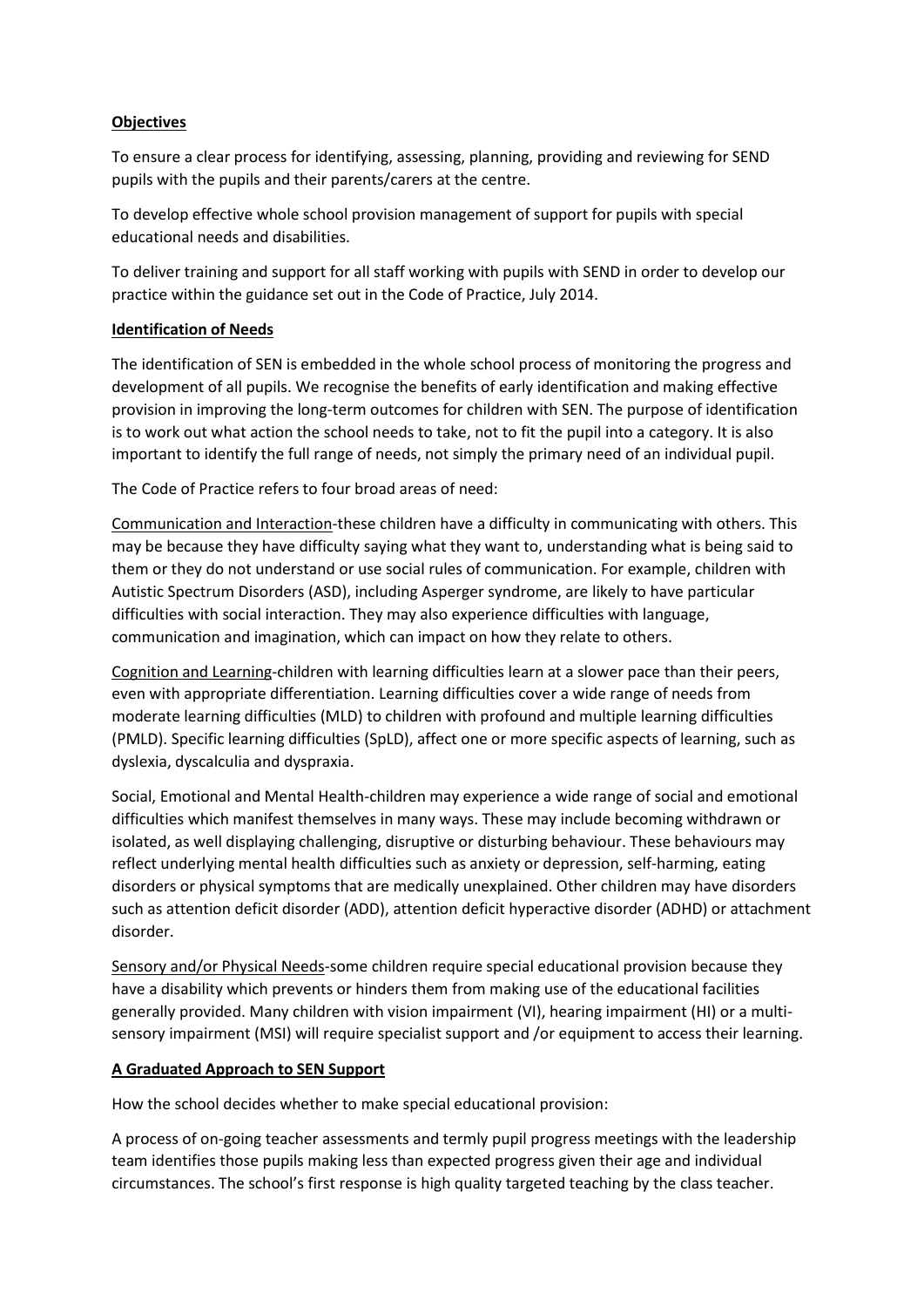Where progress continues to be less than expected, the class teacher will discuss their concerns with the SENCO and the child will be added to the Additional Needs Register. In deciding whether to make special educational provision, the teacher and SENCO will consider all of the information gathered from within the school about the pupil's progress, alongside the views of parents/carers and pupil. During this stage extra teaching or interventions may be put in place as a pupil's response to such support can help to identify their particular needs. Particular care is taken when identifying and assessing SEN for children whose first language is not English. Where pupils have higher levels of need, and with parental permission, the school may to seek advice from external agencies. These agencies include:

- Educational Psychology Service (EPS)
- Social, Emotional, Mental Health and Learning (SEMH Lg)
- Speech and Language Therapy Service
- Complex Communications Team (CCT)
- Physical/Sensory Support Service
- Audiology
- Occupational Therapy (OT)
- School Nurse/Paediatric health team
- Child and Adolescent Mental Health Service (CAMHS)

If the support needed can be provided by adapting the school's core offer then a child might not be considered SEN or placed on the SEN register. If, however, the support required is different from or additional to what is ordinarily offered by the school, the child will be placed on the SEN register at SEN Support. The school will then seek to remove barriers to learning and put effective special educational provision in place. This begins a cycle of assess, plan, do, review with the child/young person at the centre of the process.

## **The four part cycle:**

Assess: We will ensure that we regularly assess all pupils' needs so that each child's progress and development is carefully tracked compared to their peers and national expectations. We will listen to the views and experience of parents/carers and the pupil. In some cases we will draw on assessments and guidance from other education professionals e.g. Educational Psychologists (EP) and from health and social services.

Plan: Where SEN Support is required the teacher and SENCO will put together a plan outlining the adjustments, interventions and support which will be put in place for the pupil as well as the expected impact on progress and outcomes, and this will be reviewed termly. Targets for the pupil will be shared with her/him using child friendly language and with parents/carers. All staff who work with the pupil will be made aware of the plan.

Do: The class teacher is responsible for working with the pupil on a daily basis. She/he will also liaise closely with TAs or specialists who provide support set out in the plan and monitor the progress being made. The SENCO will provide support, guidance and advice for the teacher.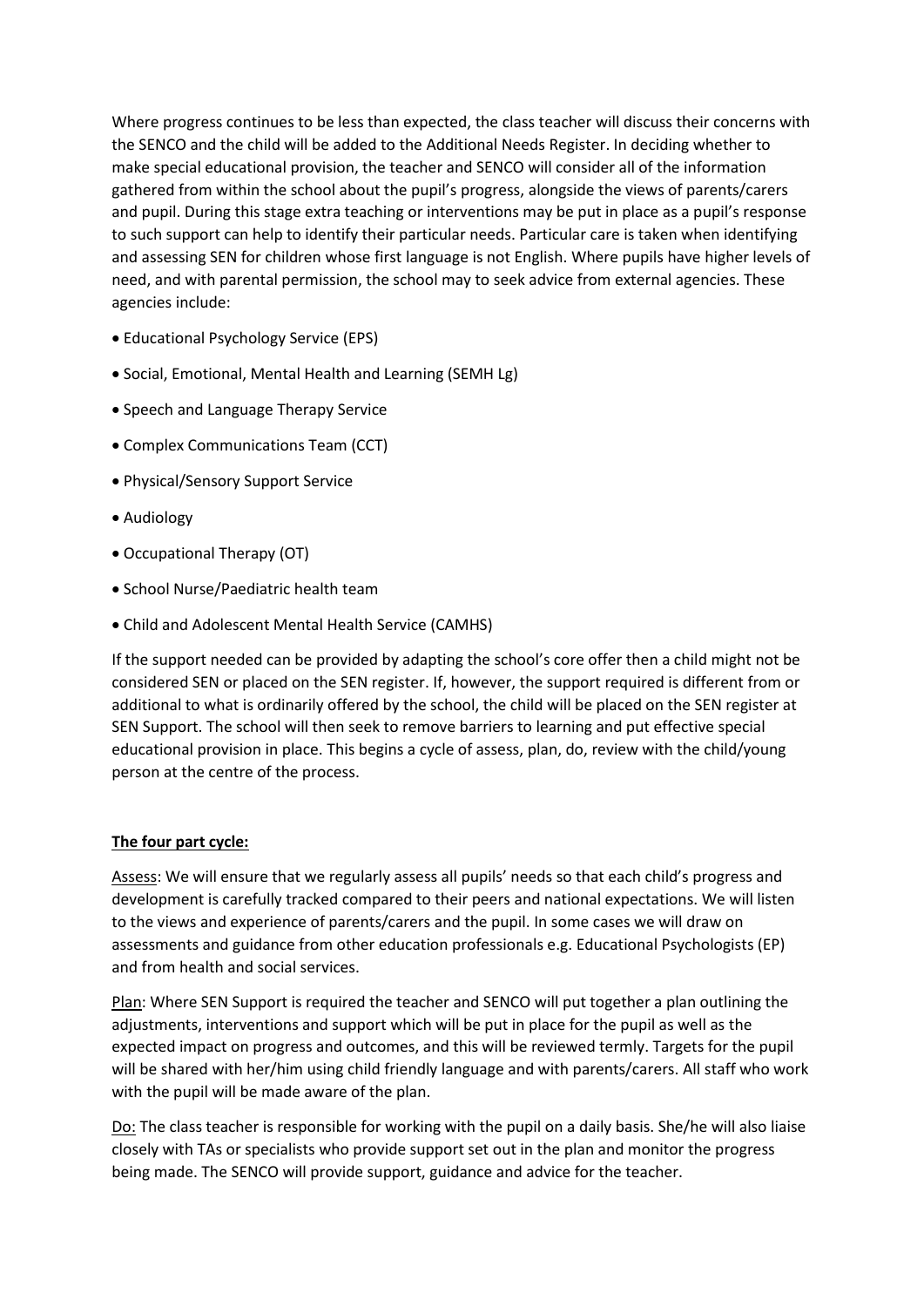Review: The plan including the impact of the support and interventions will be reviewed each term by the teacher, SENCO, parent/carer and the pupil. This will inform the planning of next steps for a further period or where successful the removal of the pupil from SEN Support. This four part cycle through which earlier decisions and actions are revisited, refined and revised with a growing understanding of the pupil's needs and what supports the pupil in making good progress is known as the graduated approach. It draws on more detailed approaches and more specialist expertise in successive

### **Parents/carers and pupil involvement in the process**

We believe in a person centred approach to information gathering and the cycle of assess, plan, do, review. Termly reviews are planned and parents and carers have the opportunity to speak again with Teachers at parents' evenings where possible. Targets are shared with pupils and successes are celebrated. KS2 pupils with a Statement or EHC plan will send an invitation to their parents to attend their annual review and will attend part of the meeting to share their achievements for the year and aspirations for the future.

#### **SEN Provision**

SEN support can take many forms. This could include:

- an individual learning programme
- evidence based interventions
- extra help from a Teacher or a Teaching Assistant
- making or changing materials, resources or equipment
- working with a child in a small group
- maintaining specialist equipment
- observing a child in class or at break and keeping records
- helping a child to take part in the class activities
- making sure that a child has understood things by encouraging them to ask questions and to try something they find difficult
- helping other children to work with a child, or play with them at break time
- supporting a child with physical or personal care difficulties, such as eating, getting around school safely, toileting or dressing
- access to a school nurture groups and interventions appropriate to their difficulties.

#### **Managing the needs of Pupils on the SEN Register**

Each pupil with SEND is an individual and their plan is tailored to meet their particular needs. IEPs are reviewed termly with parents and pupils voices heard and shared. Decisions regarding the level of support provided are needs led, working within the constraints of the school budget.

The class teacher is responsible for:

the progress and development of all pupils including those with SEND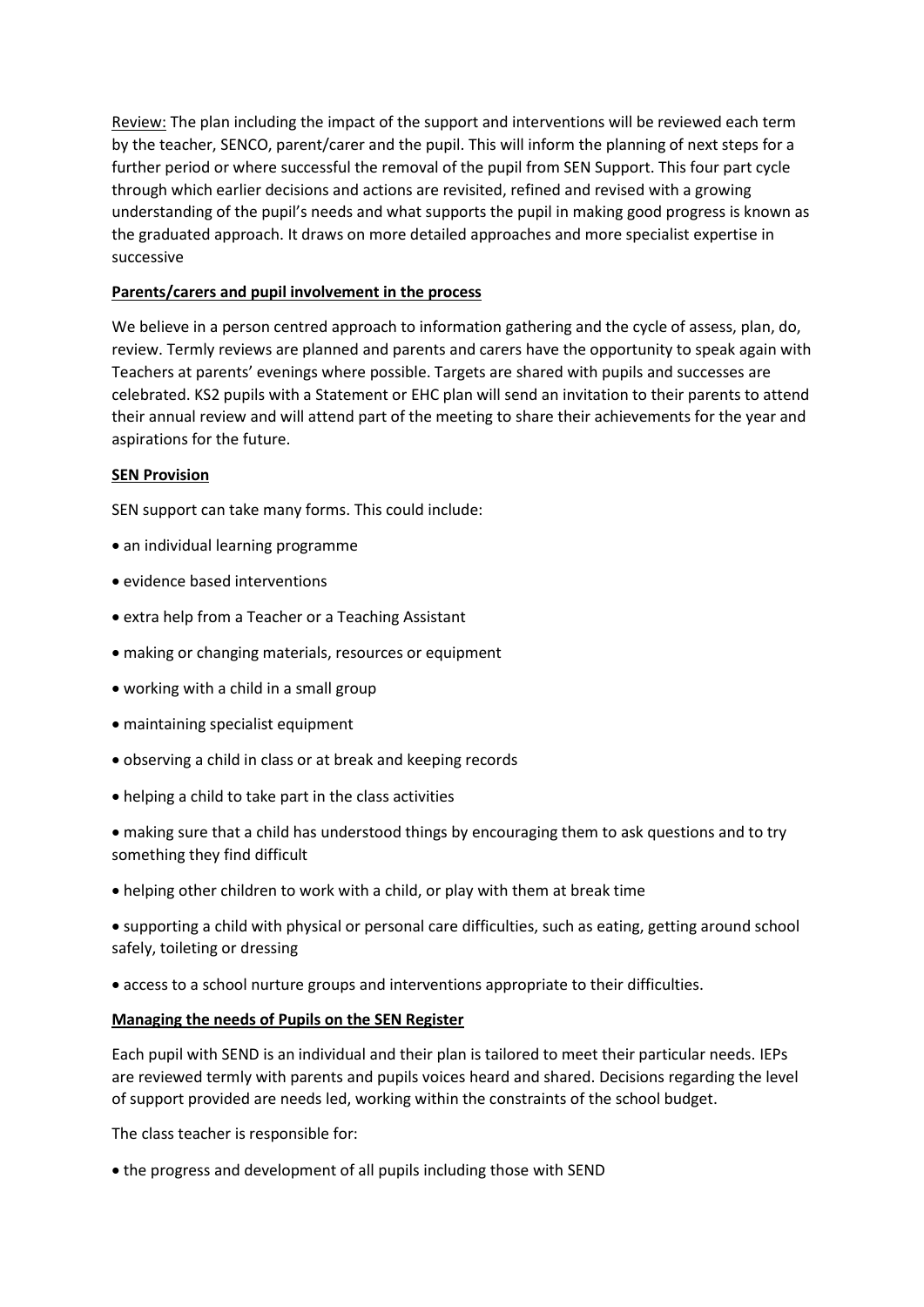- ensuring the plan is implemented in the classroom
- regular liaison with parents and the SENCO
- effective deployment of additional adults
- Identifying on class planning the provision they are making for pupils with SEND
- Writing and reviewing targets for pupils with SEND with the support of the SENCO.

Teaching Assistants are responsible for:

- ensuring that day to day provision is in place for the pupils they support
- implementing agreed strategies and programmes, and advice from specialists.
- record keeping
- resources
- maintaining specialist equipment
- regular communication with class teacher and SENCO

The SENCO is responsible for:

- the SEND policy and its implementation
- co-ordinating support for children with SEND
- updating the SEN register and maintaining individual pupil records
- monitoring the quality of provision and impact of interventions
- attending network meetings and updating staff
- referrals to and liaison with outside agencies
- line managing TAs with responsibility for SEND
- liaising with and advising staff
- maintaining regular liaison with parents/carers
- co-ordinating annual reviews
- supporting staff in identifying pupils with SEN.
- mapping provision throughout the school
- maintaining links and information sharing with receiving schools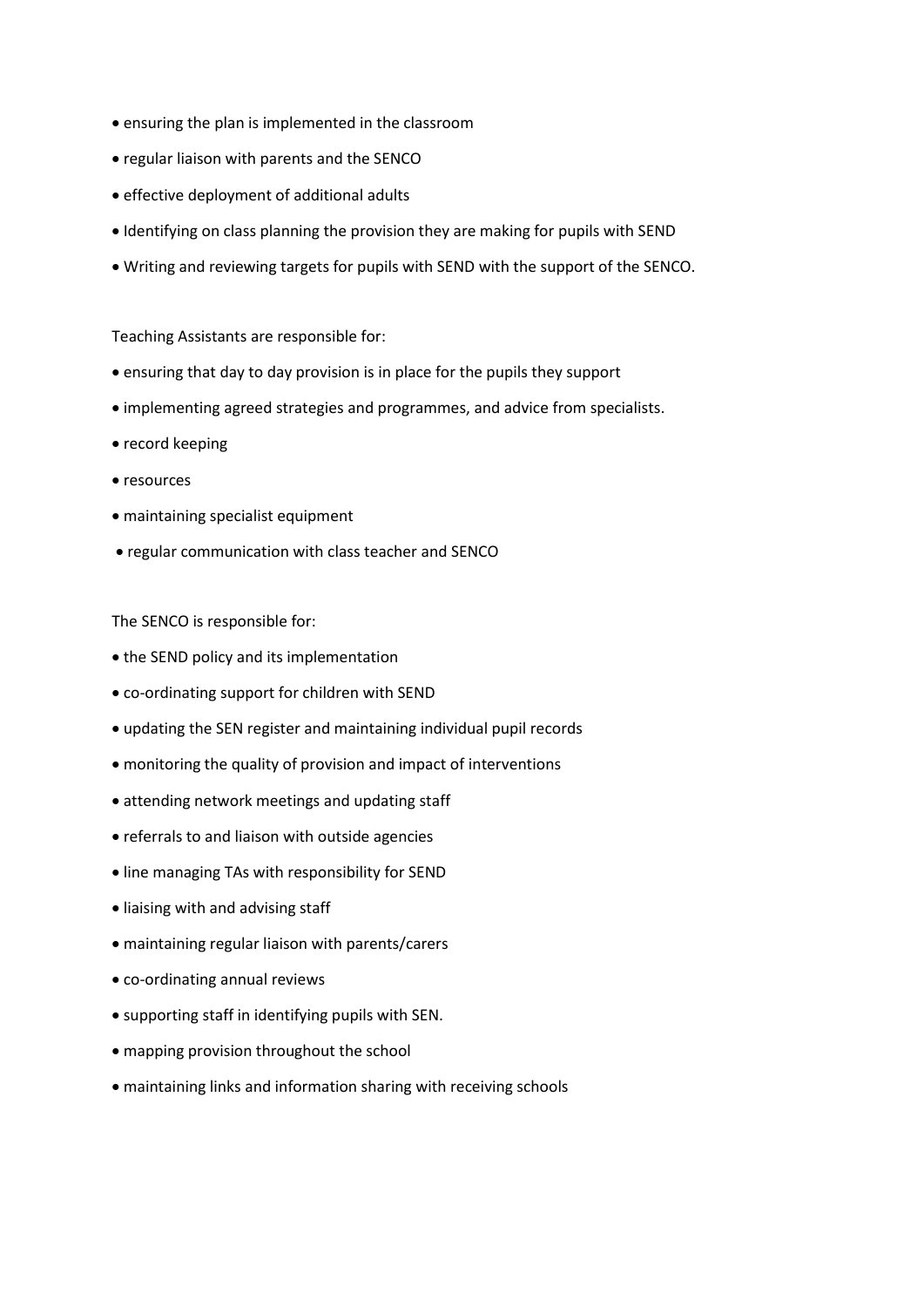### **Criteria for removing pupils from the SEN Register**

When a child has made sufficient and sustained progress towards achieving their personal targets and it is felt that they are able to maintain this with quality first teaching, they may be removed from the SEN register. The school will continue to monitor pupils recently removed from the register to ensure good progress is maintained.

### **Requesting an Educational, Health and Care (EHC) needs assessment**

A small number of pupils, whose needs are complex and long term, may require a greater level of support than that provided at SEN Support from the school's own resources. For these pupils a request will be made to the local authority to conduct an assessment of Education, Health and Care Needs. This may result in an Education, Health and Care (EHC) plan being provided. This brings together the child's health and social care needs as well as their special educational needs.

## **Statements**

The Education, Health and Care (EHC) plan replaces what were formerly called statements of special educational needs. Children who currently have a statement will continue to maintain this until the transition is made to an EHC plan. The school is following Coventry's transition timetable which will ensure all statements will become EHC plans by 2018. Parents will be informed by the LA in advance of this transition review and will have an opportunity to discuss the process with the SENCO.

### **Supporting pupils at school with medical conditions**

The school recognises that pupils with medical conditions should be properly supported so that they have full access to education, including school trips and physical education. Where it is the case that a medical condition meets the criteria of disability the school will comply with its duties under the Equality Act 2010. Reasonable adjustments will always be made to promote access to all areas of the school curriculum for pupils with a disability. Specific staff have training to support particular needs, eg: managing diabetes. The Learning Mentor, Julie Galloway, is responsible for health care plans/protocols.

#### **Monitoring and evaluation of SEN**

The head teacher and the SLT, with the SENCO regularly monitor and evaluate the quality of provision for all pupils. The school aims to use interventions in school that have proven outcomes and are evidence based. The impact of SEN provision on the progress and outcomes for children on the SEN register is measured through:

- analysis of pupil tracking data and test results at pupil progress meetings
- progress against national data and based on their age and starting points.
- interventions baseline and exit data
- progress against individual targets
- pupils' work and interviews

## **Training and development**

Training needs are identified in response to the needs of pupils currently on the SEN register. School staff have specific training and expertise in speech and language, literacy and numeracy interventions and supporting children with ASD, memory difficulties and Dyslexia. The SENCO